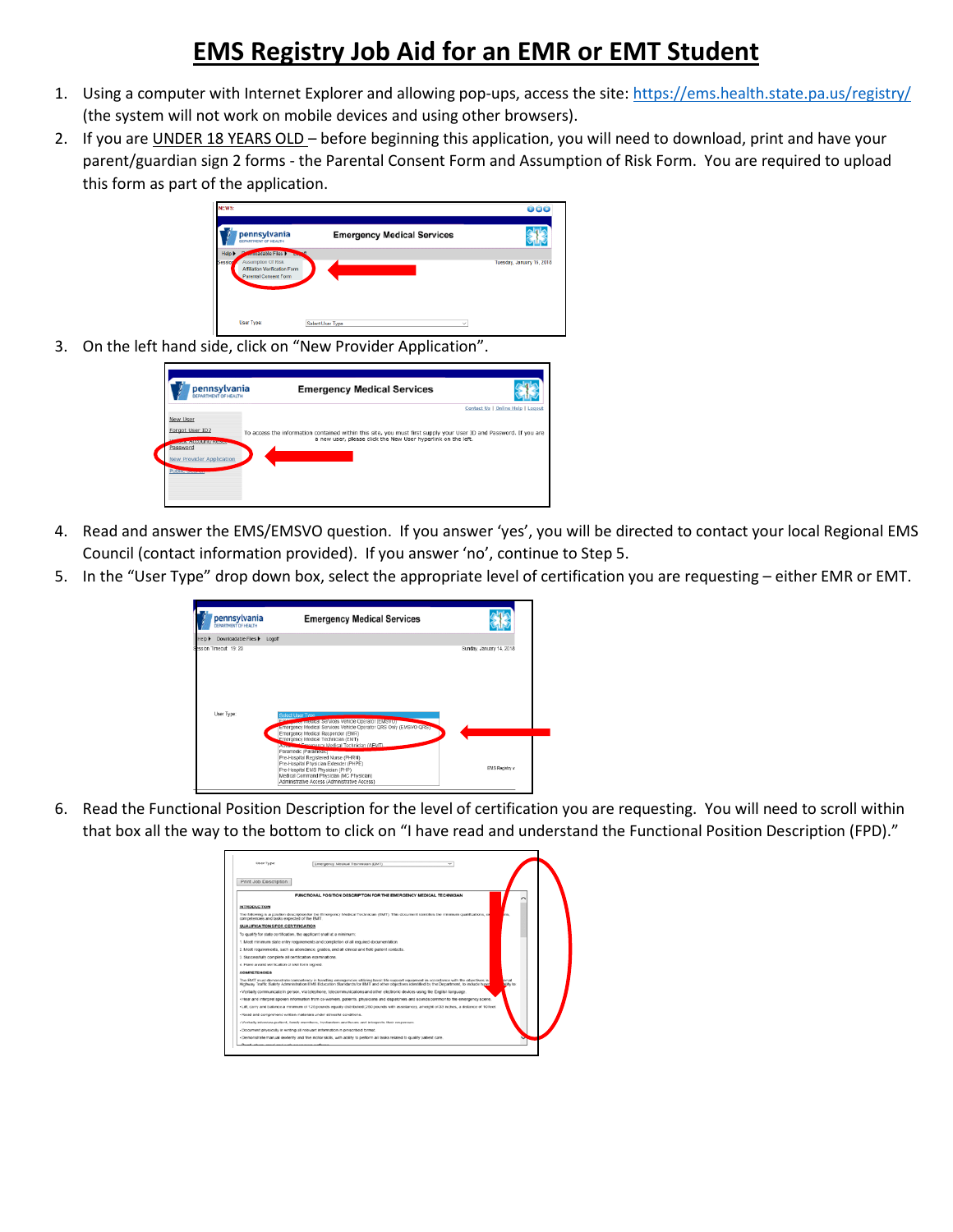

7. The screen will refresh; read the text and then click on "Continue to EMS Application."

| I have read and understand the Functional Position Description (FPD): V                                                                                                                                                                                                                                                                                                                                           |
|-------------------------------------------------------------------------------------------------------------------------------------------------------------------------------------------------------------------------------------------------------------------------------------------------------------------------------------------------------------------------------------------------------------------|
| I have read and understand the Functional Position Description (FPD) for the level of certification selected above. I meet all the competencies listed on the FPD<br>with or without reasonable accommodations and I have no other condition that would preclude me from safely and effectively performing all the skills and tasks of<br>the certification level for which I am applying for as indicated above. |
| If an accommodation is required, I understand that I must complete the accommodation section on the application to be sent to the Bureau of<br><b>Emergency Medical Services for consideration.</b>                                                                                                                                                                                                               |
| Continue to EMS Application                                                                                                                                                                                                                                                                                                                                                                                       |

8. You will be directed to the Applicant Data – General Information Tab. Complete all fields in the General Information



9. Social Security # - If you have a Social Security number, but choose not to provide it, check the appropriate box and enter either your ID number (PA driver's license or PA Photo ID) or VISA number. Another tab titled, "Disclosures" will populate and you will be asked to authorize the PA Department of Health to obtain your Social Security number from the PA Department of Transportation. Your application will not be processed for certification until the PA Department of Health receives your Social Security number. This may possibly delay the issuance of your EMS Certification.

|              | In lieu of a Social Security Number, I am providing a PA drivers license, PA Photo ID, or VISA number |
|--------------|-------------------------------------------------------------------------------------------------------|
| ID Number:   |                                                                                                       |
| Visa Number: |                                                                                                       |



10. If you do not have a Social Security number, check the appropriate box. Another tab titled, "SSN Waivers" will populate and you will be required to complete the waiver statement.



| <b>Applicant Data</b> |  |  |                                                                                                          |
|-----------------------|--|--|----------------------------------------------------------------------------------------------------------|
|                       |  |  | <b>General Information</b> EMS Application   Education   Disclotures   SSN Waivers   Release and Consent |
|                       |  |  |                                                                                                          |

11. If you check "Yes" for Criminal History, another tab titled, "Criminal History" will populate and you will be required to complete additional information. If you have questions relating to convictions, click on the blue help bubble.





12. If you check "Yes" for Disciplinary Action, another tab titled, "Disciplinary Action" will populate and you will be required to complete additional information.



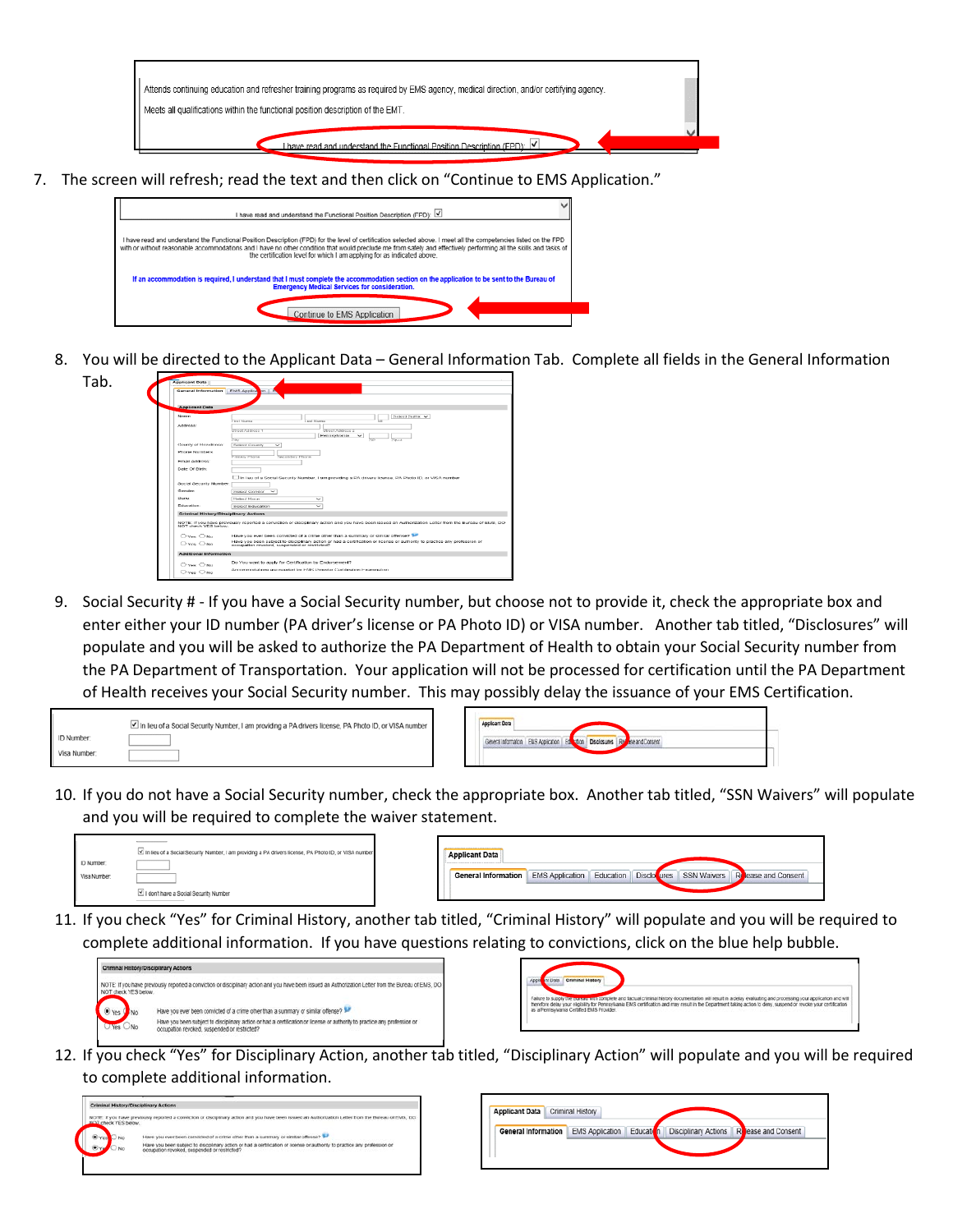13. In the Additional Information section, check "No" for the Certification by Endorsement question. Read the question about Accommodations. If you need an accommodation for the EMS Psychomotor Examination only, check "Yes". Another Tab titled, "Accommodations" will populate. You will be required to complete this section and upload supporting documents.

| Do You want to apply for Certification by Endorsement?<br>Yes ONO<br>Accommodations are needed for EMS Provider Certification Examination<br>es. |  |
|--------------------------------------------------------------------------------------------------------------------------------------------------|--|
|                                                                                                                                                  |  |



Applicar Data Accommodations

14. Click on the "EMS Application" Tab and complete the information only if it pertains to you; otherwise, you can leave it blank.



15. Click on the "Education" Tab. In the Current Certification Class Search section, enter the Class Number provided to you from your Education Institute and then click on Search. If you do not have the class number, you can search by entering the Education Institute Name.

| <b>Applicant Data</b> | Accommodations         |           |                     |
|-----------------------|------------------------|-----------|---------------------|
| General Information   | <b>EMS Application</b> | Education | Release and Consent |
|                       |                        |           |                     |

| <b>Current Certification Class:</b> |                                                                                                                                                                                                                                                                   |  |
|-------------------------------------|-------------------------------------------------------------------------------------------------------------------------------------------------------------------------------------------------------------------------------------------------------------------|--|
|                                     | Search to find certification courses being offered. You may use this feature to request enrolment in the course. Your information will be<br>shared with the Educational Institute. Enrollment will need to be completed by contacting the Educational Institute. |  |
| Ed installe Name:                   |                                                                                                                                                                                                                                                                   |  |
| Close Number                        |                                                                                                                                                                                                                                                                   |  |
| Course Name                         |                                                                                                                                                                                                                                                                   |  |
| Carl and                            |                                                                                                                                                                                                                                                                   |  |
| Class A19 ess:                      |                                                                                                                                                                                                                                                                   |  |
| Class Phone:                        |                                                                                                                                                                                                                                                                   |  |
| Current Certification Class         |                                                                                                                                                                                                                                                                   |  |
| No classes for                      |                                                                                                                                                                                                                                                                   |  |
| Ed Institute when                   |                                                                                                                                                                                                                                                                   |  |
| Class North                         |                                                                                                                                                                                                                                                                   |  |

16. Choose the class you wish to seek enrollment and click "Request Enrollment."

|                               | <b>Current Certification Class Search:</b> |                   |                   |                 |                                                          |                              |
|-------------------------------|--------------------------------------------|-------------------|-------------------|-----------------|----------------------------------------------------------|------------------------------|
| <b>Class</b><br><b>Number</b> | <b>Course Name</b>                         | <b>Class City</b> | <b>Start Date</b> | <b>End Date</b> | <b>Education Institute</b><br><b>Name</b>                |                              |
| 1863245                       | <b>EMT</b>                                 | <b>Ivyland</b>    | 01/16/2018        | 01/16/2018      | <b>Bucks County Emerger</b> by<br><b>Health Services</b> | Request<br><b>Enrollment</b> |
|                               |                                            |                   |                   |                 |                                                          |                              |

17. The class information will populate into the Current Certification Class section. Please be sure this is the class you wish to seek enrollment. The listed Educational Institute will be notified of your request to enroll and you will be responsible for any additional class registration requirements by that Educational Institute.



18. Prior Ems Educational Institutes Attended: If you have previously attended an EMS Educational Institute, you have the option to complete this section. This would only be for previous EMR, EMT, AEMT or PM classes you were enrolled in.

|                        | List any prior Educational Institutes that you have attended (optional) |
|------------------------|-------------------------------------------------------------------------|
| <b>Countras.</b>       |                                                                         |
| Address:               | Address 2<br><b>Actional</b><br>Select A State<br>▿<br><b>STO</b><br>bw |
| Chaters Atternted      |                                                                         |
|                        |                                                                         |
| Add                    | Choe, Sylveted Institute<br>Print EMS Educational Institute Search:     |
|                        |                                                                         |
| <b>Name:</b><br>Number |                                                                         |
| <b>County:</b>         | v<br><b>Bolora County</b>                                               |